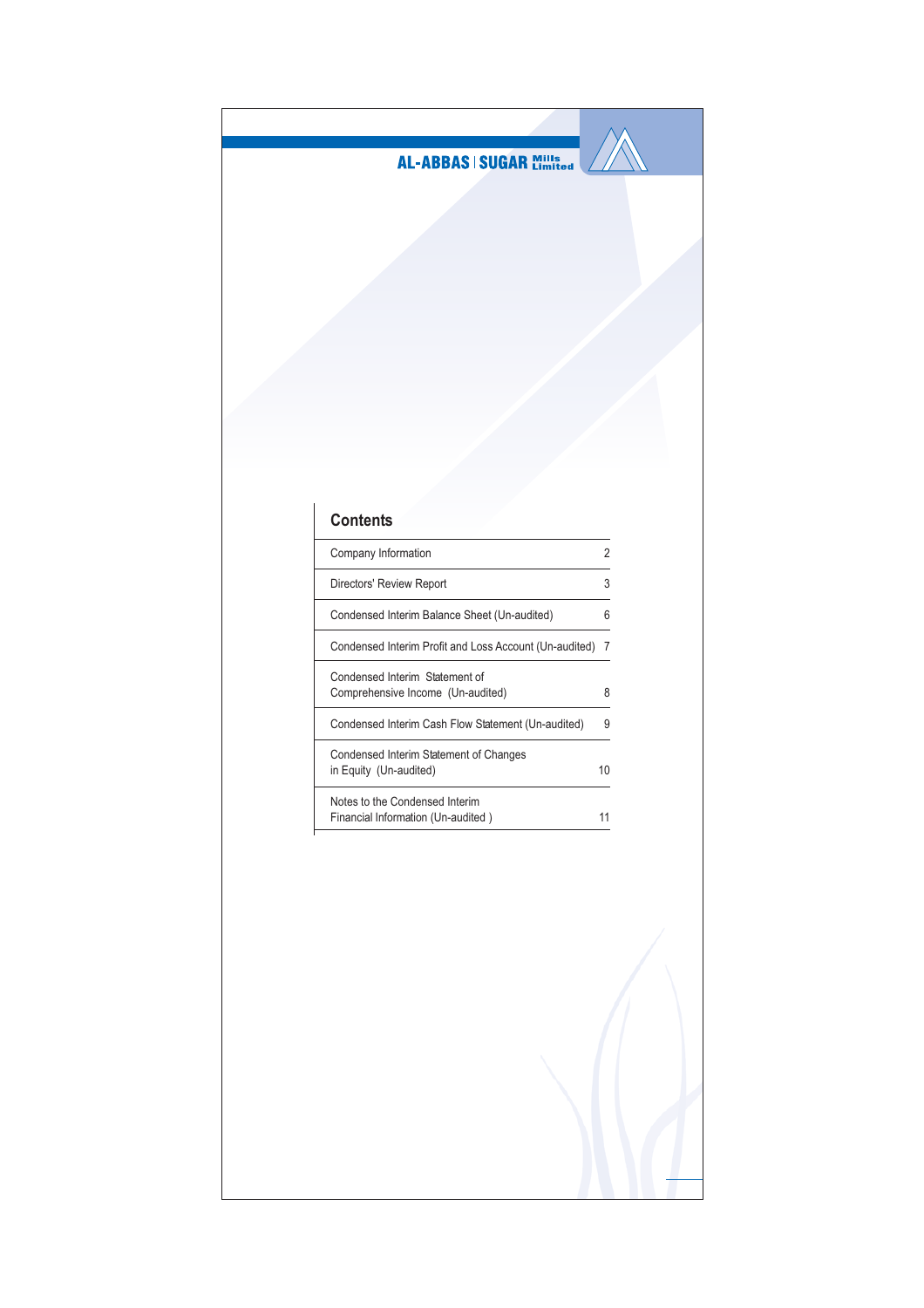# **COMPANY INFORMATION**

## **BOARD OF DIRECTORS**

Muhammad Iqbal Usman Shunaid Qureshi Asim Ghani Duraid Qureshi Jahangir Siddigui Muhammad Salman Husain Chawala Abdul Hamid Ahmed Dagia

**COMPANY SECRETARY** Muhammad Suleman Kanjiani - FCA

**CHIEF FINANCIAL OFFICER** Zuhair Abbas - ACA

**AUDIT COMMITTEE** Muhammad Iqbal Usman

Jahangir Siddiqui Asim Ghani Duraid Qureshi Safar Ali - ACA

**AUDITORS** Hyder Bhimji & Co.

**LEGAL ADVISOR** Usmani & Igbal

**RANKERS** 

Al-Barka Islamic Bank Allied Bank Limited Bank Al-falah Limited Bank Islami Pakistan Limited Barclays Bank Plc Pakistan Faysal Bank Limited Habib Bank Limited Habib Metropolitan Bank Limited **JS Bank Limited KASB Bank Limited MCB Bank Limited** Meezan Bank Limited National Bank of Pakistan Pak Brunei Investment Company Limited **Standard Chartered Bank United Bank Limited** 

**REGISTERED OFFICE** 

2nd Floor. Pardesi House, Survey No. 2/1, R.Y. 16, Old Queens Road, Karachi - 74000 Tel: 92-21-111-111-224 Fax: 92-21-32470090 Website: www.aasml.com

### **SHARE REGISTRAR OFFICE**

Technology Trade (Pvt.) Ltd.<br>Dagia House, 241-C. Block-2, P.E.C.H.S., Off. Shahrah-e-Quaideen. Karachi.

**FACTORIES LOCATIONS** 

1) Mirwah Gorchani, Distt. Mirpurkhas, Sindh 2) Main National Highway, Dhabeji, Sindh

Chairman Chief Executive **Director** Director Director Director **Director** 

Chairman Director Director Director Secretary

**Chartered Accountants** 

Advocate & Solicitors

 $\overline{2}$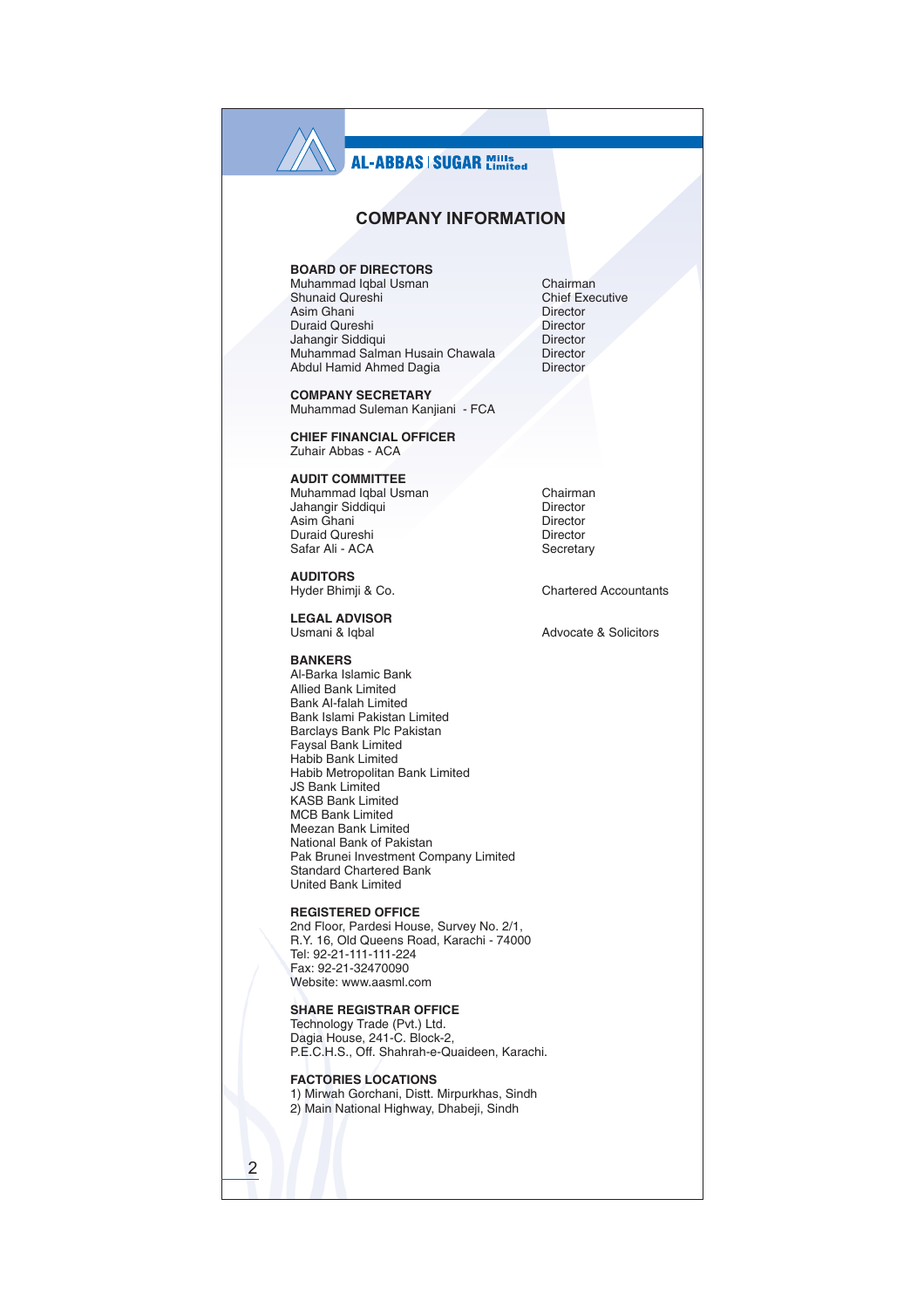# **DIRECTORS' REVIEW REPORT**

The directors are pleased to present the condensed interim financial information for the quarter ended December 31, 2011.

The financial results of the Company during the period under review compared with the corresponding period are summarized below:

The profit and loss account for the quarter ended December 31, 2011 under review is as follows:  $O(1)$ 

|                                            | Quarter engeg                                    |                             |  |
|--------------------------------------------|--------------------------------------------------|-----------------------------|--|
|                                            | <b>December</b><br>31, 2011                      | <b>December</b><br>31, 2010 |  |
|                                            | $\leftarrow$ (Rupees in thousands) $\rightarrow$ |                             |  |
| <b>Operating profit</b>                    | 66.088                                           | 116.697                     |  |
| Other operating income                     | 2.664                                            | 19,713                      |  |
|                                            | 68,752                                           | 136.410                     |  |
| Finance costs                              | (70, 036)                                        | (57, 798)                   |  |
| (Loss) / profit before taxation            | (1, 284)                                         | 78,612                      |  |
| Provision for taxation                     | (18, 493)                                        | (21, 205)                   |  |
| (Loss) / profit after taxation             | (19, 777)                                        | 57,407                      |  |
| Basic (loss) / earnings per share (Rupees) | (1.14)                                           | 3.31                        |  |

### **OPERATING RESULTS**

During the quarter ended December 31, 2011, your Company has incurred loss of Rs. 19.777 million as compared to the profit after tax of Rs. 57.407 million of the corresponding period of last year. The main reasons for incurring loss are sharp decline in selling price of sugar and surge in financial cost due to carry over of stock.

The division - wise performance is presented below:

### **Sugar Division**

The financial and operational performance is given below:

| <b>Financial performance</b>        | Quarter ended               |                                                  |  |  |
|-------------------------------------|-----------------------------|--------------------------------------------------|--|--|
|                                     | <b>December</b><br>31, 2011 | <b>December</b><br>31, 2010                      |  |  |
|                                     |                             | $\leftarrow$ (Rupees in thousands) $\rightarrow$ |  |  |
| Sales - net                         | 908,513                     | 1,312,612                                        |  |  |
| Cost of sales                       | (917,115)                   | (1, 234, 957)                                    |  |  |
| Gross (loss) / profit               | (8,602)                     | 77,205                                           |  |  |
| Distribution cost                   | (1,596)                     | (4, 161)                                         |  |  |
| Segment result                      | (10,198)                    | 73,044                                           |  |  |
|                                     |                             |                                                  |  |  |
| <b>Operational performance</b>      | 2011-12                     | 2010-11                                          |  |  |
| Date of start of season             | December 9,                 | November 3,                                      |  |  |
|                                     | 2011                        | 2010                                             |  |  |
| No. of days worked                  | 23                          | 58                                               |  |  |
| Crushing (M. Tons)                  | 102,965                     | 126,977                                          |  |  |
|                                     | 8,510                       | 12,005                                           |  |  |
| Production from sugarcane (M. Tons) | 9.12                        | 9.16                                             |  |  |
| Recovery (%)                        |                             |                                                  |  |  |
|                                     |                             |                                                  |  |  |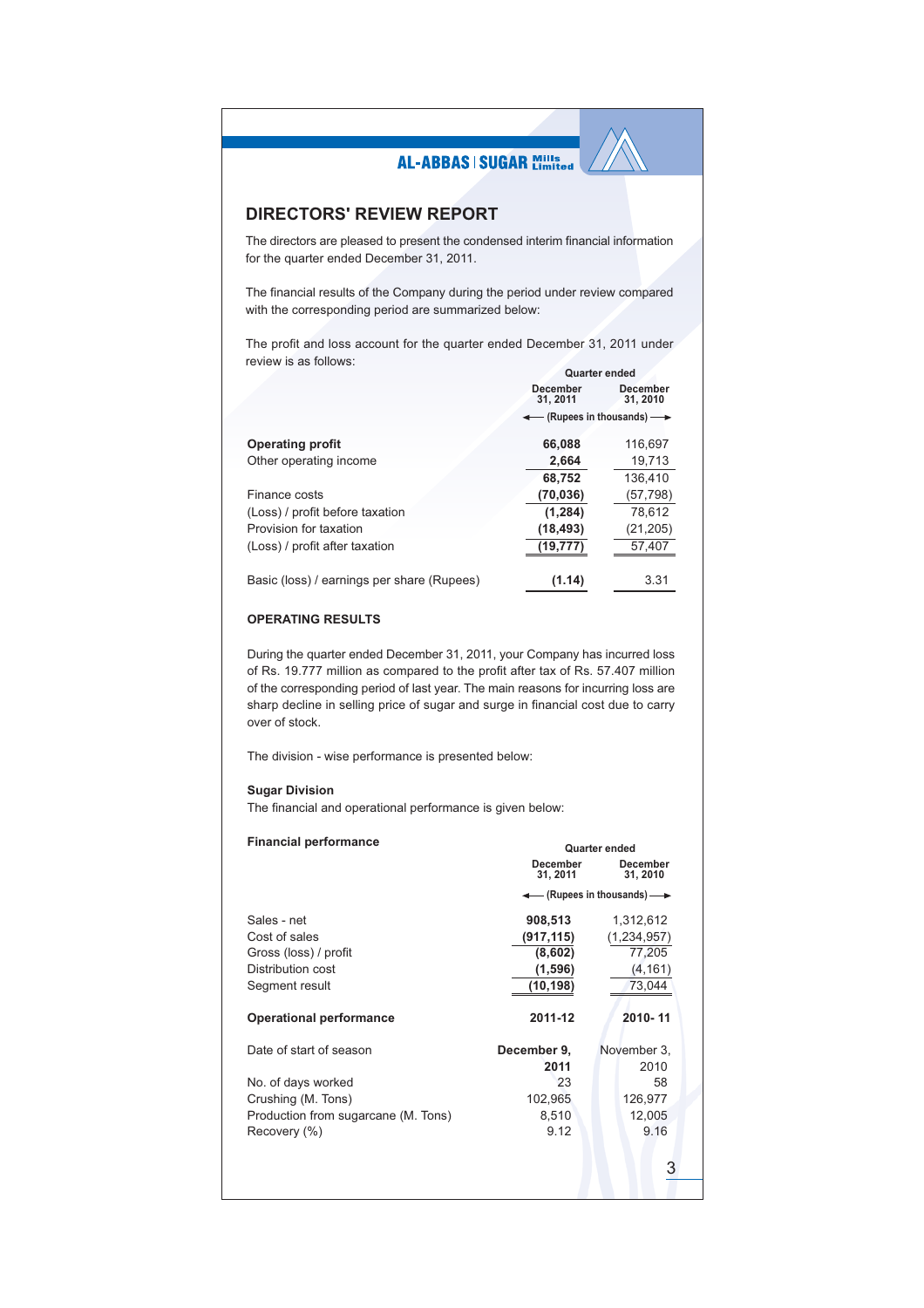Crushing operations for 2011-12 season started on December 9, 2011 and the plant operated for 23 days ending on December 31, 2011 as against 58 days of preceding season. The Sugarcane crushed during the current season was 102,965 M.T with average sucrose recovery of 9.12% and sugar production of 8,510 M.T, as compared with crushing of 126,977 M.T with average sucrose recovery of 9.16% and sugar production of 12,005 M.T of same period of last year.

|                                      | <b>Quarter ended</b>        |                                             |  |
|--------------------------------------|-----------------------------|---------------------------------------------|--|
|                                      | <b>December</b><br>31, 2011 | <b>December</b><br>31, 2010                 |  |
|                                      |                             | $-$ (Rupees in thousands) $\longrightarrow$ |  |
| <b>Ethanol Division</b>              |                             |                                             |  |
| Sales - net                          | 535,009                     | 615,646                                     |  |
| Cost of sales                        | (385,008)                   | (462, 340)                                  |  |
| Gross profit                         | 150,001                     | 153,306                                     |  |
| Distribution cost                    | (18,914)                    | (14, 988)                                   |  |
| Segment result                       | 131,087                     | 138,318                                     |  |
| The operational data is given below: |                             |                                             |  |
| <b>Operational data</b>              |                             |                                             |  |
| Operational performance              | 2011-12                     | 2010-11                                     |  |
| Production (M. Tons) - Unit I and II | 6,299                       | 6,280                                       |  |
| Capacity attained Unit I and II      | 97.7%                       | 99%                                         |  |

During the period under review, this division produced 6,299 M.T ethanol as compared to corresponding period of last financial year of 6,280 M.T.

### Power, Chemical and Alloys Division

During the period under review, the chemical division has incurred segment loss of Rs. 16.847 million as compared to the segment loss of Rs. 86.778 million for the same period last year.

The Company incurred segment loss of Rs. 3.927 million during the year under review in power division as compared to the segment profit of Rs. 1.795 million in corresponding period.

## **FUTURE PROSPECTS**

 $\overline{4}$ 

The ensuing year seems to be very tough especially for your company. The future outlook of our sugar segment entirely depends on selling price of sugar, availability of sugarcane at affordable rate and quality of sugarcane procurement. The ethanol segment is showing stability in selling price of ethanol and cost of molasses. This segment is expected to continue its performance well in future.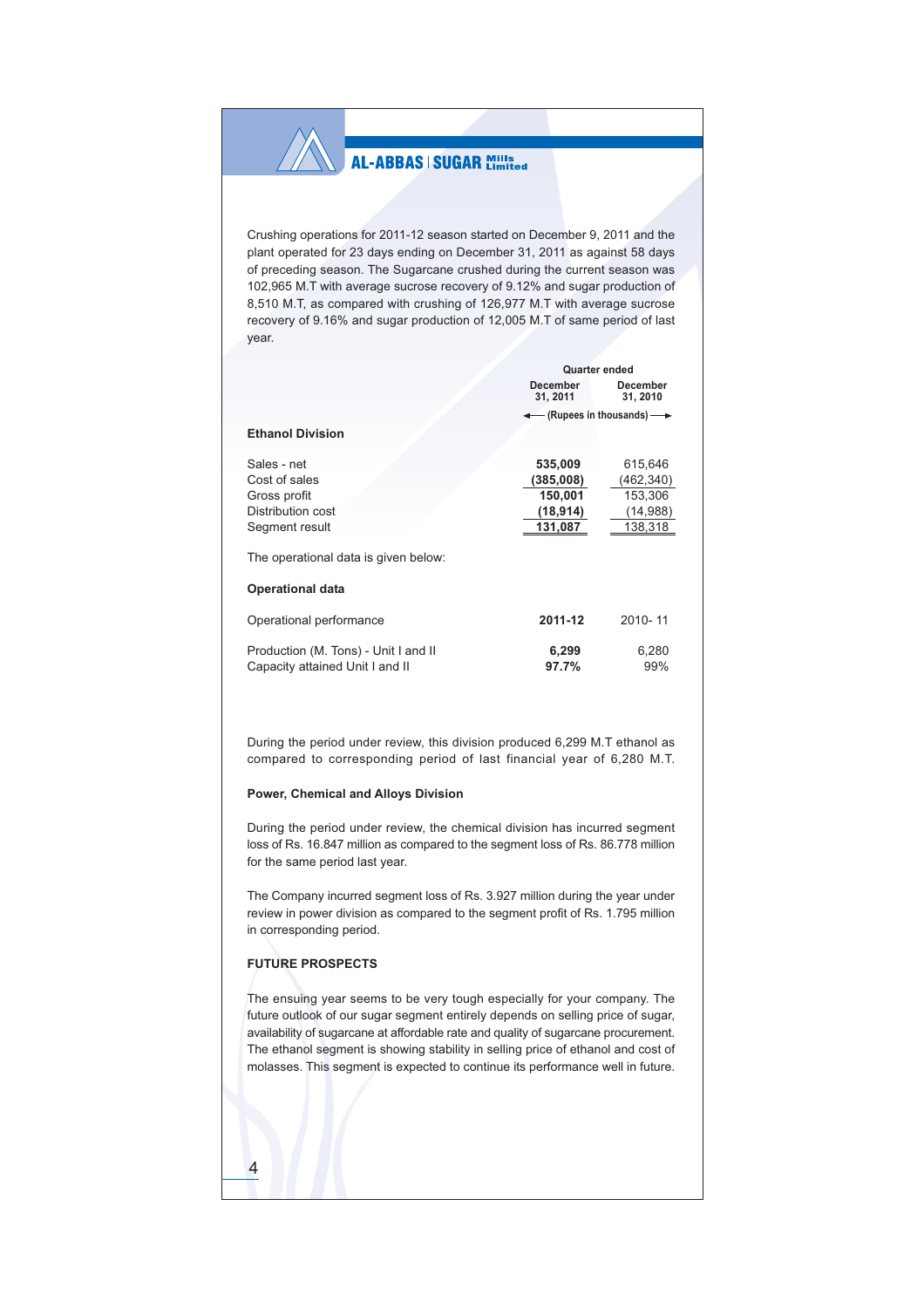As a whole, your Company is well aware of the challenges being faced and would do its best to take all necessary measures to increase the production of all its divisions and overall profitability of the Company despite a daunting situation ahead.

### **ACKNOWLEDGEMENT**

The Company strongly believes that its success is driven by the commitment and dedication of its employees. We acknowledge the contribution of each and every staff member of the Company for significant contribution in delivering such a strong performance. We would also like to express our thanks to the customers for their trust in our products and look forward to their continued patronage. We also thank our shareholders, banks and financial institution for their support, guidance and confidence reposed in our enterprise and stand committed to do our best to ensure full reward of their investment in the coming years. May Allah bless us in our efforts. A'meen!

On behalf of Board of Directors

Shunaid Qureshi **Chief Executive** 

5

Karachi: January 30, 2012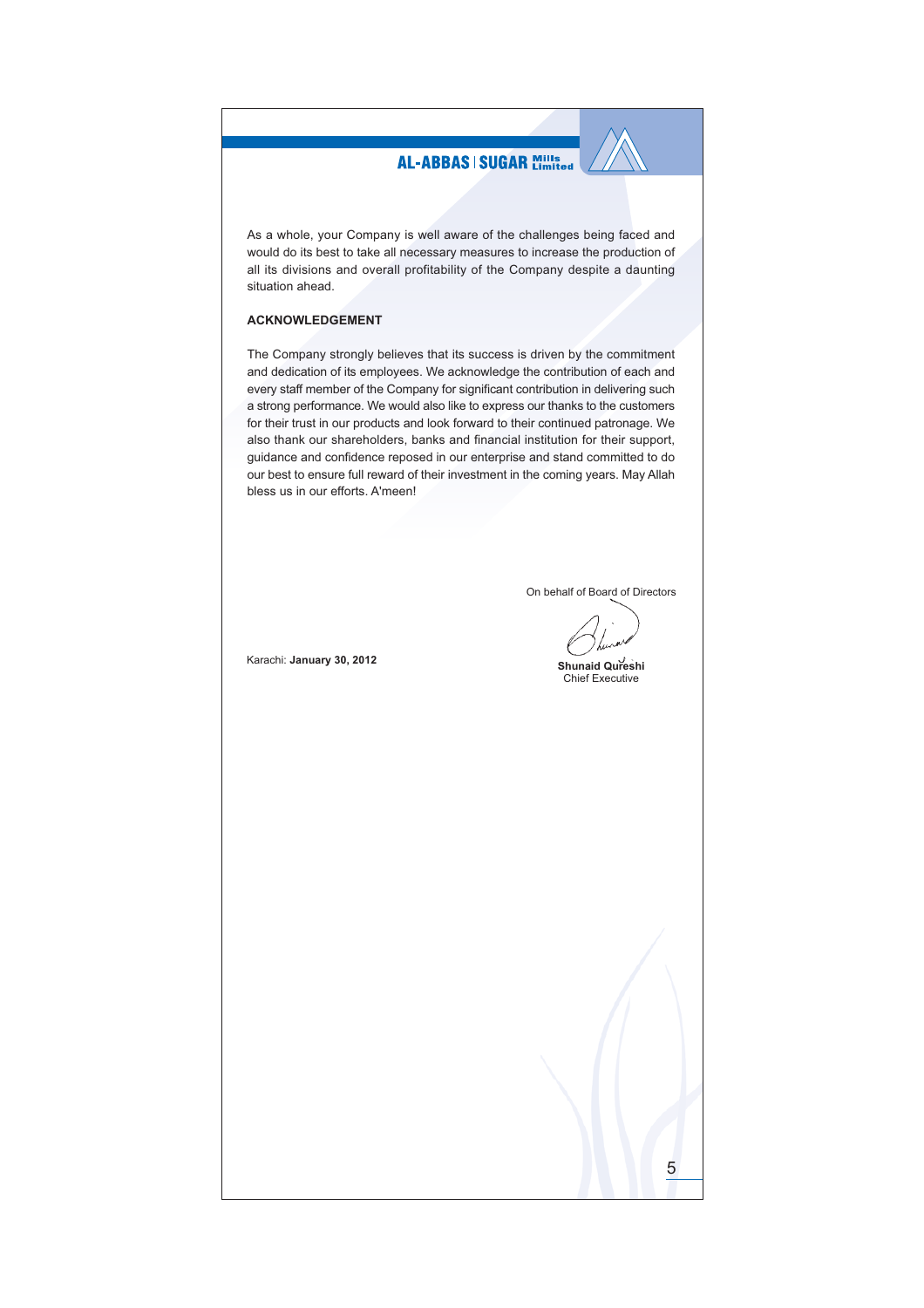Χ

# **CONDENSED INTERIM BALANCE SHEET (UN-AUDITED)** AS AT DECEMBER 31, 2011

**Desember** 

 $C$ <sub>antam</sub><sub>bar</sub>

|                                                                                                                                                                                                                 |             | necemper                                                                                          | oehremper                                                                                             |
|-----------------------------------------------------------------------------------------------------------------------------------------------------------------------------------------------------------------|-------------|---------------------------------------------------------------------------------------------------|-------------------------------------------------------------------------------------------------------|
|                                                                                                                                                                                                                 | <b>Note</b> | 31, 2011                                                                                          | 30, 2011                                                                                              |
|                                                                                                                                                                                                                 |             | Un-audited                                                                                        | Audited                                                                                               |
| <b>ASSETS</b>                                                                                                                                                                                                   |             | (Rupees in thousand)                                                                              |                                                                                                       |
| <b>NON-CURRENT ASSETS</b>                                                                                                                                                                                       |             |                                                                                                   |                                                                                                       |
| Property, plant and equipment<br>Intangible assets<br>Long term loans and advances<br>Long term deposits<br>Long term investments<br>Deferred tax asset                                                         | 6<br>7      | 1,981,911<br>460<br>3,902<br>11,328<br>11,480<br>14,586<br>2,023,667                              | 1,999,174<br>613<br>3,404<br>11,127<br>9,114<br>14,586<br>2,038,018                                   |
| <b>CURRENT ASSETS</b>                                                                                                                                                                                           |             |                                                                                                   |                                                                                                       |
| Stores and spares<br>Stock-in-trade<br>Trade debts<br>Loans and advances<br>Trade deposits and short term prepayments<br>Other receivable<br>Short term investment<br>Accrued mark-up<br>Cash and bank balances |             | 164,128<br>1,929,098<br>108,563<br>354,718<br>37,611<br>43<br>8,250<br>207<br>12,106<br>2,614,724 | 153,152<br>2,430,743<br>487,536<br>170,399<br>1,012<br>19,600<br>10,000<br>416<br>18,179<br>3,291,037 |
| <b>Total assets</b><br><b>EQUITY AND LIABILITIES</b>                                                                                                                                                            |             | 4,638,391                                                                                         | 5.329.055                                                                                             |
| <b>SHARE CAPITAL AND RESERVES</b>                                                                                                                                                                               |             |                                                                                                   |                                                                                                       |
| Authorized capital<br>17,500,000 Ordinary shares of Rs. 10 each<br>Issued, subscribed and paid-up capital<br>Reserves<br><b>Shareholders' equity</b>                                                            |             | 175,000<br>173,623<br>1,190,530<br>1,364,153                                                      | 175,000<br>173,623<br>1,207,941<br>1,381,564                                                          |
| <b>NON-CURRENT LIABILITIES</b>                                                                                                                                                                                  |             |                                                                                                   |                                                                                                       |
| Long term financing<br>Deferred liability                                                                                                                                                                       |             | 341,367<br>48,620<br>389,987                                                                      | 433,791<br>47,591<br>481,382                                                                          |
| <b>CURRENT LIABILITIES</b>                                                                                                                                                                                      |             |                                                                                                   |                                                                                                       |
| Trade and other payables<br>Accrued mark-up<br>Short term borrowings<br>Current maturity of long term financing<br>Provision for taxation                                                                       |             | 1,027,615<br>51,328<br>1,572,765<br>219,697<br><u>12,846</u><br>2,884,251                         | 1,588,808<br>84,026<br>1,548,977<br>219,697<br>24,601<br>3,466,109                                    |
| <b>CONTINGENCIES AND COMMITMENTS</b>                                                                                                                                                                            | 8           |                                                                                                   |                                                                                                       |
| <b>Total equity and liabilities</b>                                                                                                                                                                             |             | 4,638,391                                                                                         | 5,329,055                                                                                             |
| The annexed notes form an integral part of this condensed interim financial information                                                                                                                         |             |                                                                                                   |                                                                                                       |
| <b>Shunaid Qureshi</b><br><b>Chief Executive</b><br>6                                                                                                                                                           |             | Asim Ghani<br>Director                                                                            |                                                                                                       |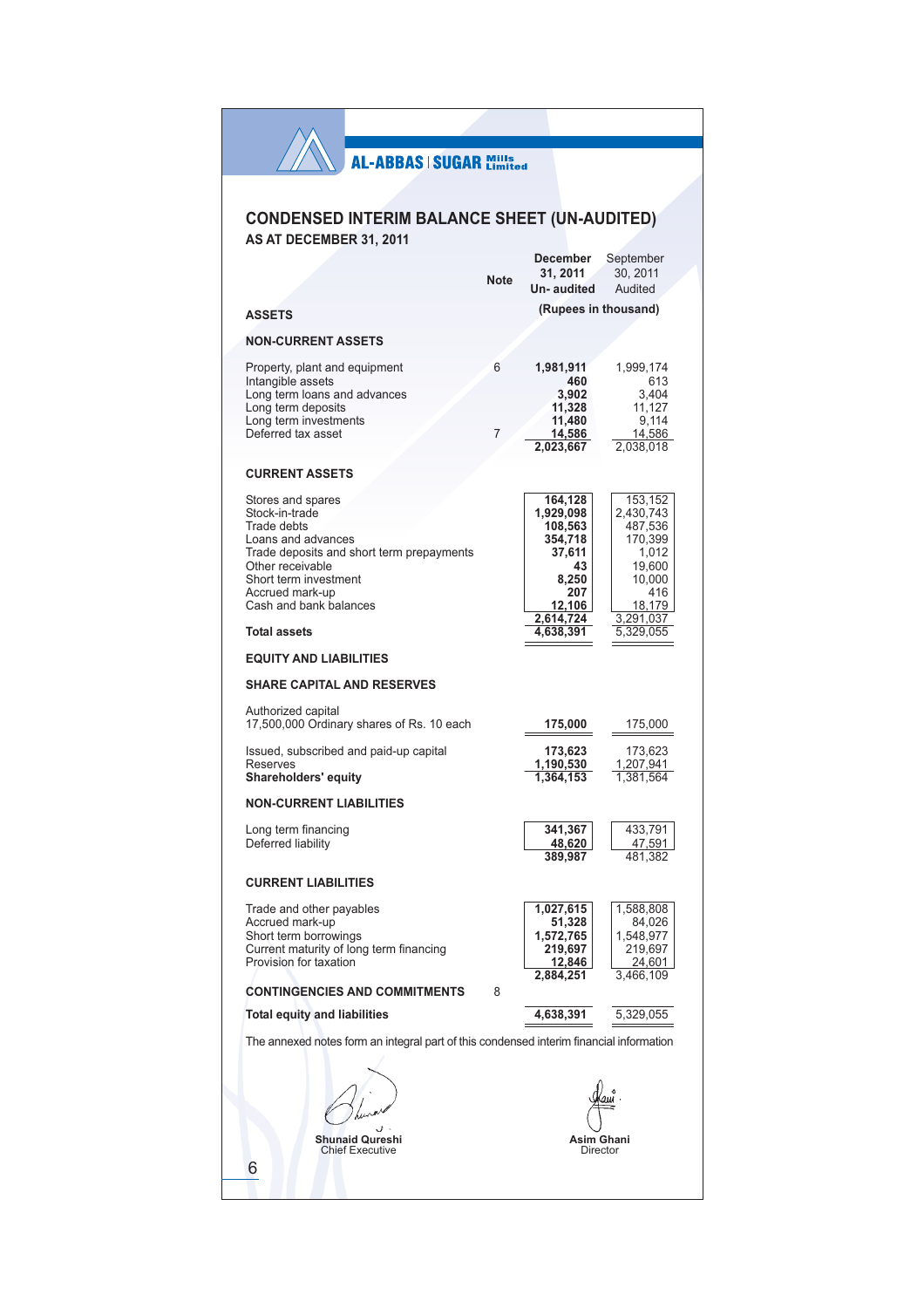# **CONDENSED INTERIM PROFIT AND LOSS ACCOUNT (UN-AUDITED)** FOR THE QUARTER ENDED DECEMBER 31, 2011

|                                                | <b>Quarter Ended</b>      |             |  |
|------------------------------------------------|---------------------------|-------------|--|
|                                                | December 31, December 31, |             |  |
|                                                | 2011                      | 2010        |  |
|                                                | (Rupees in thousand)      |             |  |
| Sales - net                                    | 1,447,499                 | 2,120,487   |  |
| Cost of sales                                  | (1,326,815)               | (1,955,378) |  |
| <b>Gross profit</b>                            | 120,684                   | 165,109     |  |
| Distribution cost                              | (20, 510)                 | (19, 149)   |  |
| Administrative expenses                        | (27, 129)                 | (23, 437)   |  |
| Other operating expenses                       | (6, 957)                  | (5,826)     |  |
|                                                | (54, 596)                 | (48, 412)   |  |
| <b>Operating profit</b>                        | 66,088                    | 116,697     |  |
|                                                |                           |             |  |
| Finance cost                                   | (70, 036)                 | (57, 798)   |  |
| Other operating income                         | 2,664                     | 19,713      |  |
| (Loss) / profit before taxation                | (1, 284)                  | 78,612      |  |
|                                                |                           |             |  |
| <b>Taxation</b>                                |                           |             |  |
| Current                                        | (14, 492)                 | (21, 205)   |  |
| Prior                                          | (4,001)                   |             |  |
|                                                | (18, 493)                 | (21, 205)   |  |
| Net (loss) / profit after taxation             | (19, 777)                 | 57,407      |  |
|                                                |                           |             |  |
|                                                |                           | (Rupees)    |  |
| (Loss) / earning per share - Basic and diluted | (1.14)                    | 3.31        |  |

The annexed notes form an integral part of this condensed interim financial information.



**Shunaid Qureshi**<br>Chief Executive

Asim Ghani<br>Director

 $\overline{7}$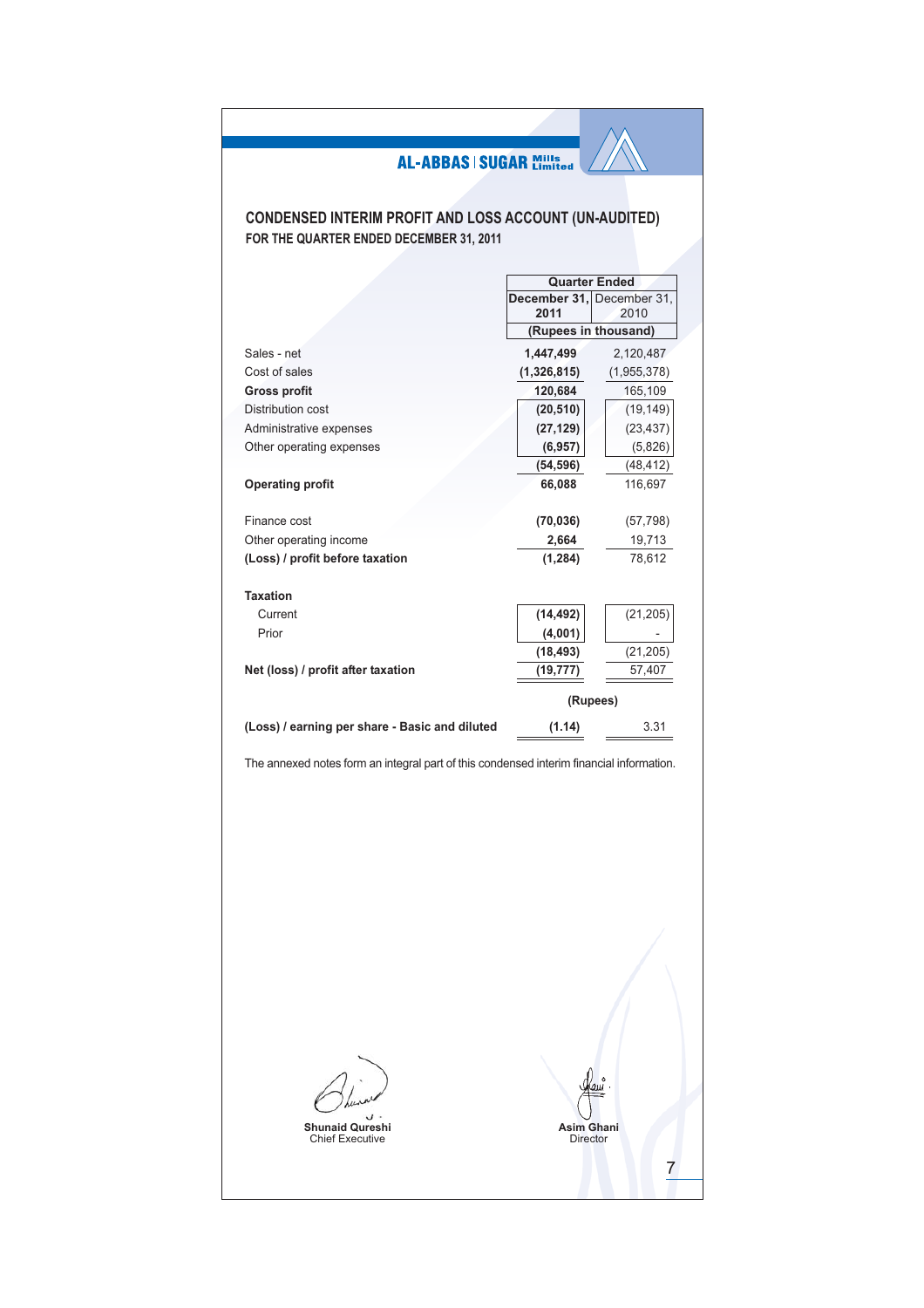| <b>AL-ABBAS   SUGAR Mills</b>                                                                               |                                                                                   |        |
|-------------------------------------------------------------------------------------------------------------|-----------------------------------------------------------------------------------|--------|
| CONDENSED INTERIM STATEMENT OF COMPREHENSIVE INCOME (UN-AUDITED)<br>FOR THE QUARTER ENDED DECEMBER 31, 2011 |                                                                                   |        |
|                                                                                                             | <b>Quarter Ended</b><br>December 31, December 31,<br>2011<br>(Rupees in thousand) | 2010   |
| (Loss) / profit after taxation                                                                              | (19, 777)                                                                         | 57,407 |
| Other comprehensive income<br>Unrealised gain on revaluation of<br>available for sale investments           | 2,366                                                                             | 1,976  |
| Total comprehensive (loss) income<br>for the period                                                         | (17, 411)                                                                         | 59,383 |
| The annexed notes form an integral part of this condensed interim financial information.                    |                                                                                   |        |
| <b>Shunaid Qureshi</b><br><b>Chief Executive</b>                                                            | Asim Ghani<br><b>Director</b>                                                     |        |
| 8                                                                                                           |                                                                                   |        |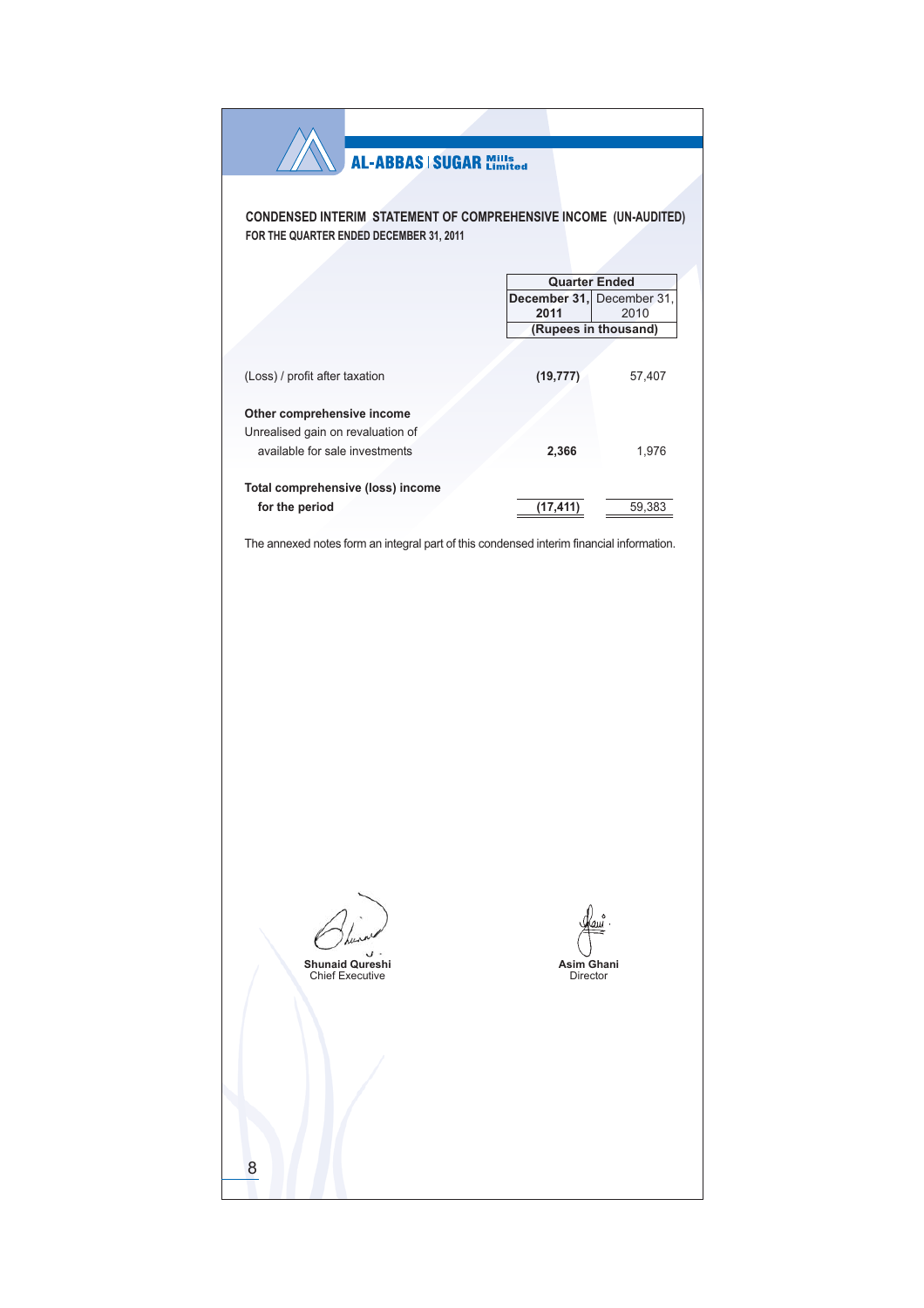# **CONDENSED INTERIM CASH FLOW STATEMENT (UN-AUDITED)** FOR THE QUARTER ENDED DECEMBER 31, 2011

|                                                                                          |             |                   | <b>Quarter Ended</b>      |
|------------------------------------------------------------------------------------------|-------------|-------------------|---------------------------|
|                                                                                          |             |                   | December 31, December 31, |
|                                                                                          | <b>Note</b> | 2011              | 2010                      |
| Cash flows from operating activities                                                     |             |                   | (Rupees in thousand)      |
|                                                                                          |             |                   |                           |
| Cash generated from / (used in) operations                                               | 9           | 188,779           | (89, 549)                 |
| Financial charges paid                                                                   |             | (102, 734)        | (81, 735)                 |
| Taxes paid                                                                               |             | (30, 248)         | (36, 599)                 |
|                                                                                          |             | (132, 982)        | (118,334)                 |
| Net cash generated from / (used in) operating activities                                 |             | 55,797            | (207, 883)                |
|                                                                                          |             |                   |                           |
| Cash flows from investing activities                                                     |             |                   |                           |
| Capital expenditure on property, plant and equipment                                     |             | (12, 843)         | (11, 368)                 |
| Proceeds from disposal of fixed assets                                                   |             | 1,000             |                           |
| Proceeds from sales of non-current assets held for sale                                  |             | 19,308            |                           |
| Long term loans and advances                                                             |             | (498)             | (418)                     |
| Long term deposits                                                                       |             | (201)             |                           |
| Net cash generated from / (used in) investing activities                                 |             | 6,766             | (11, 786)                 |
|                                                                                          |             |                   |                           |
| Cash flows from financing activities                                                     |             |                   |                           |
| Repayment of long term financing                                                         |             | (92, 424)         | (92, 255)                 |
| Repayment of liabilities against assets                                                  |             |                   |                           |
| subject to finance lease                                                                 |             |                   | (506)                     |
| Short term borrowings - net                                                              |             | 23,788            | 320,106                   |
| Net cash (used in) / generated from financing activities                                 |             | (68, 636)         | 227,345                   |
| Net (decrease) / increase in cash and cash equivalents                                   |             | (6,073)           | 7,676                     |
| Cash and cash equivalents at beginning of the period                                     |             | 18,179            | 29,613                    |
| Cash and cash equivalents at the end of the period                                       |             | 12,106            | 37,289                    |
| The annexed notes form an integral part of this condensed interim financial information. |             |                   |                           |
|                                                                                          |             |                   |                           |
|                                                                                          |             |                   |                           |
|                                                                                          |             |                   |                           |
|                                                                                          |             |                   |                           |
|                                                                                          |             |                   |                           |
|                                                                                          |             |                   |                           |
| <b>Shunaid Qureshi</b>                                                                   |             | <b>Asim Ghani</b> |                           |
| <b>Chief Executive</b>                                                                   |             | <b>Director</b>   |                           |
|                                                                                          |             |                   |                           |
|                                                                                          |             |                   |                           |
|                                                                                          |             |                   |                           |
|                                                                                          |             |                   |                           |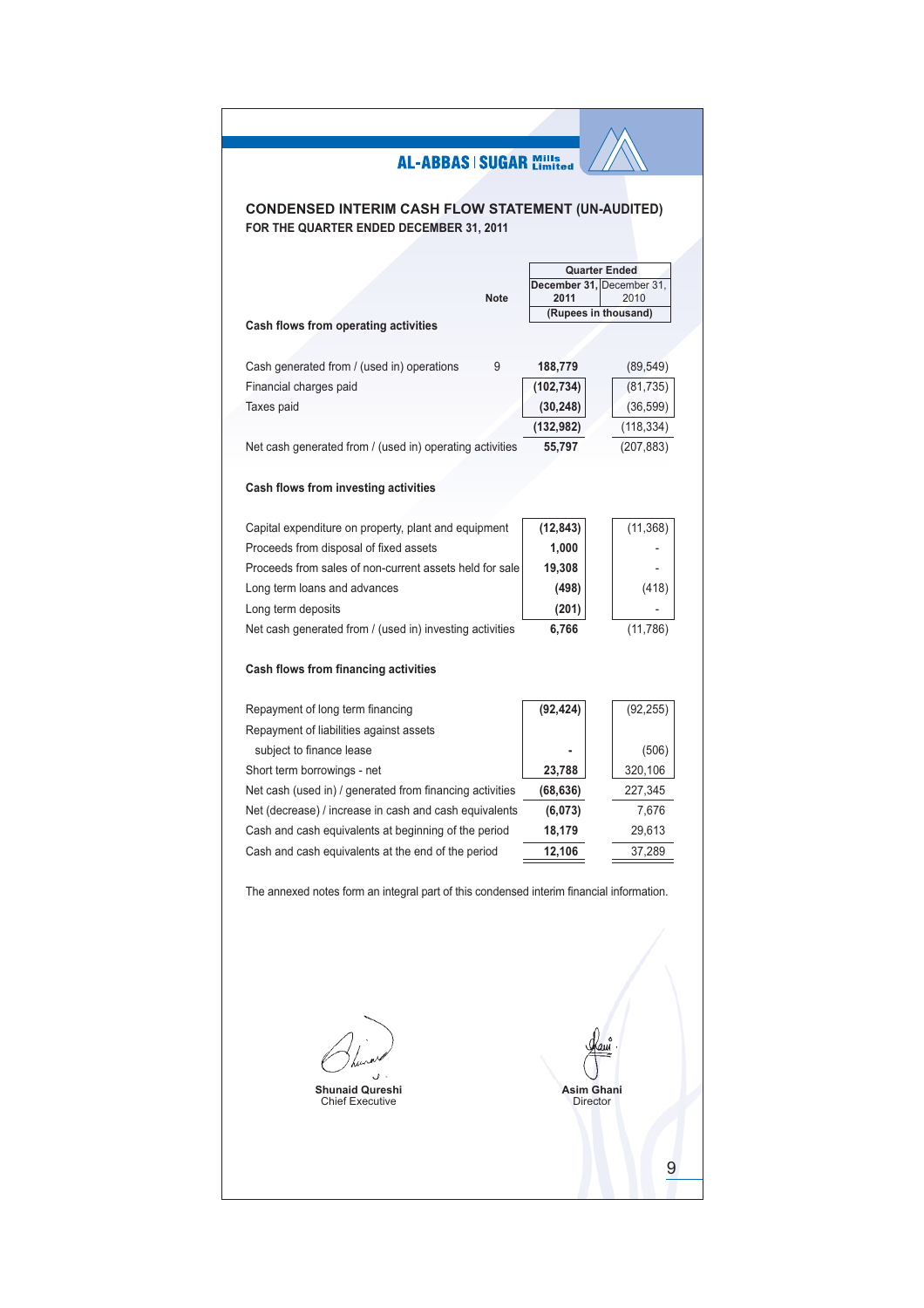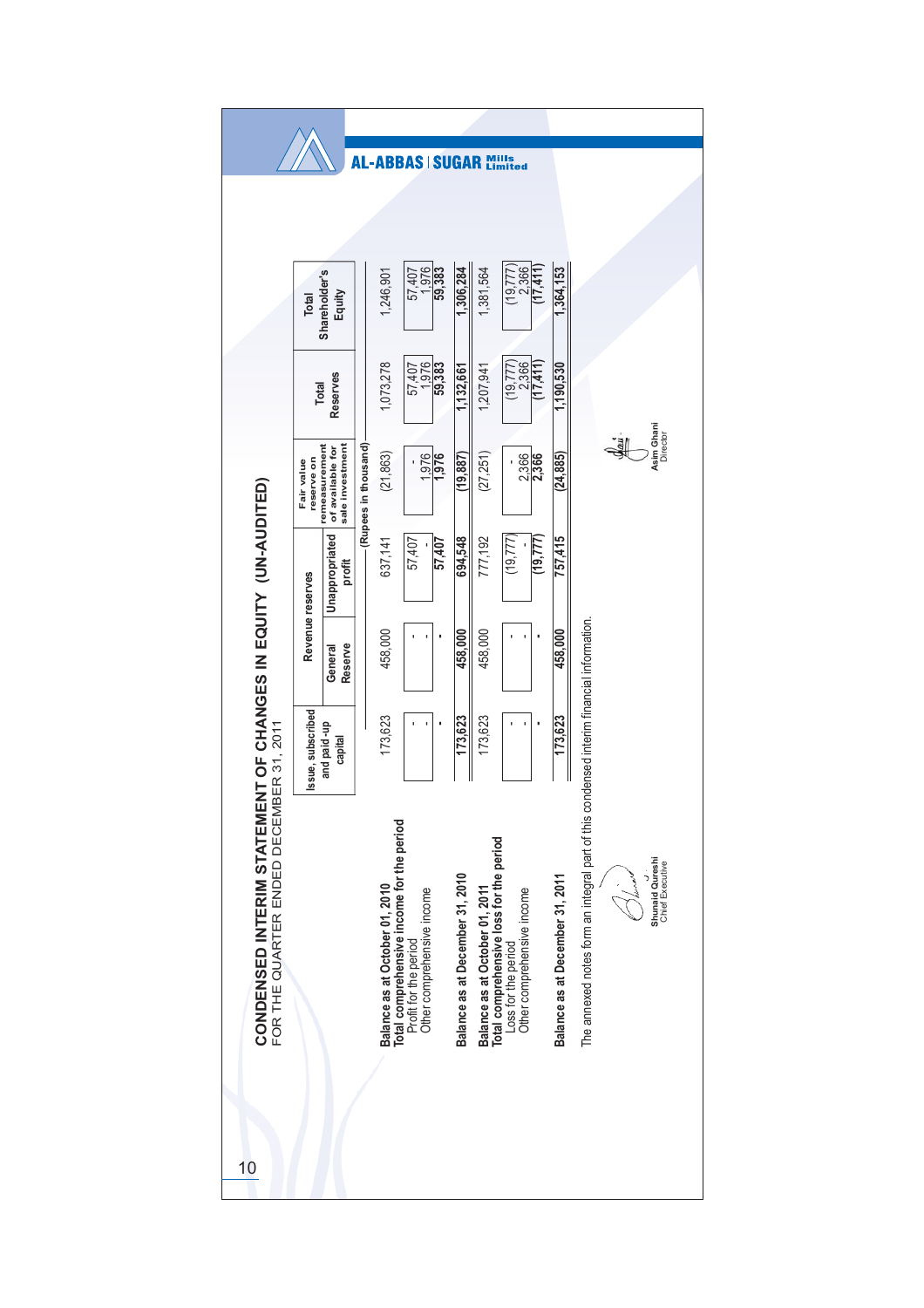NOTES TO THE CONDENSED INTERIM FINANCIAL INFORMATION (UN-AUDITED) FOR THE QUARTER ENDED DECEMBER 31, 2011

#### THE COMPANY AND ITS OPERATIONS 1

Al-Abbas Sugar Mills Limited - AASML ("the Company") was incorporated in Al-Abbas Sugar with Lineu - About Little Company J was incorporated in<br>Pakistan on May 2, 1991 as a public limited company under the Companies<br>Ordinance, 1984. The Company is listed on the Karachi Stock Exchange. The<br>regis the Company under following business segments / divisions comprises of :

| S.NO           | <b>Division</b>                         | Principal<br><b>Activities</b>                                                                                | Location of<br>undertaking        | Commencement<br>of commercial<br>production                |
|----------------|-----------------------------------------|---------------------------------------------------------------------------------------------------------------|-----------------------------------|------------------------------------------------------------|
| 1              | Sugar                                   | Manufacturing<br>and sale of<br>sugar                                                                         | Mirwah<br>Gorchani.<br>Mirpurkhas | December 15.<br>1993                                       |
| $\mathfrak{p}$ | Ethanol                                 | Processing and<br>sale of industrial<br>ethanol                                                               | Mirwah<br>Gorchani.<br>Mirpurkhas | Unit I: August 20,<br>2000<br>Unit II: January 23,<br>2004 |
| 3              | Power*, chemical<br>and alloys Division | Manufacturing and<br>sales of Calcium<br>Carbide, Ferro<br>alloys, *Generation<br>and sales of<br>electricity | Dhabeji, Thatta.                  | "November 1, 2006<br>*April 06, 2010"                      |

#### **BASIS OF PREPARATION**  $\overline{2}$

This condensed interim financial information has been prepared in Final conditions with the requirements of the International Accounting Standards<br>34 "Interim Financial Reporting" and is submitted to the shareholders as<br>required by Section 245 of the Companies Ordinance, 1984. This conde for full annual financial statements and should be read in conjunction with the published annual financial statements for the year ended September 30, 2011.

#### **ACCOUNTING POLICIES**  $\mathbf{3}$

The accounting policies, related judgments, estimates and assumptions adopted for the preparation of this condensed interim financial information are the same as those applied in preparation of the annual financial statements of the Company for the year ended September 30, 2011.

# INCOME TAX, WORKERS' PROFIT PARTICIPATION FUND AND<br>WORKERS' WELFARE FUND  $\boldsymbol{\Lambda}$

Provision in respect of income tax, workers' profit participation fund and workers welfare fund are estimated only and final liabilities will be determined on the basis of annual results.

#### 5 **SEASONAL PRODUCTION**

Due to the seasonal availability of sugarcane, the manufacturing of sugar<br>is carried out during the period of availability of sugarcane and cost incurred/accrued up to the reporting date have been accounted for. Accordingly, the cost incurred/accrued after the reporting date will be reported in the subsequent interim and annual financial statements.

|   |                                                          | Un-audited<br>2011   | Audited<br>December 31, September 30,<br>2010 |
|---|----------------------------------------------------------|----------------------|-----------------------------------------------|
| 6 | <b>PROPERTY, PLANT AND EQUIPMENT</b><br><b>Additions</b> | (Rupees in thousand) |                                               |
|   | Furniture, fixture and others                            | 48                   | 3,500                                         |
|   | Vehicles                                                 | 2,128                | 123                                           |
|   | Office equipment                                         | 461                  | 661                                           |
|   | Computers                                                | 741                  | 1,309                                         |
|   |                                                          |                      |                                               |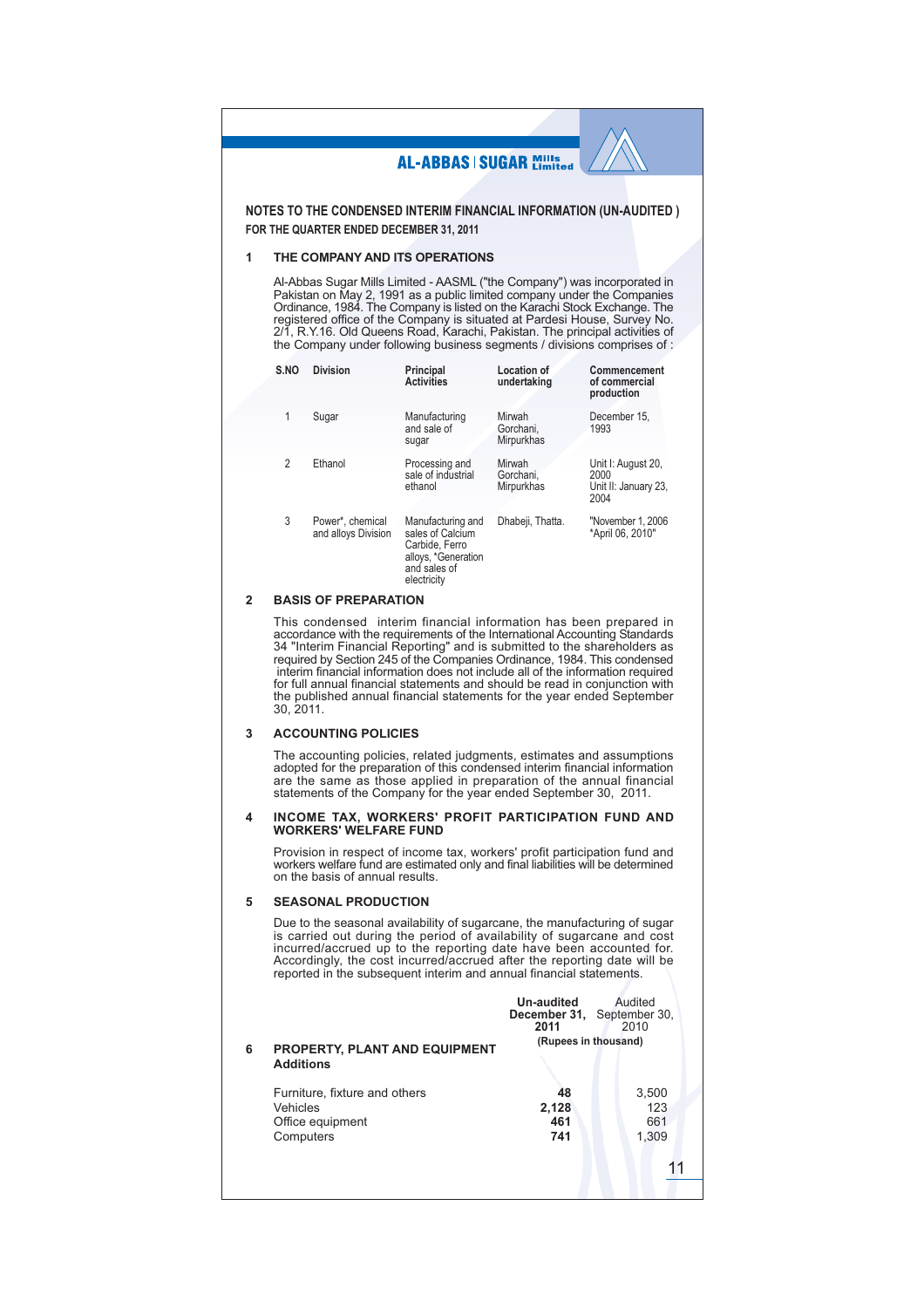|                          | Un-audited | Audited                    |
|--------------------------|------------|----------------------------|
|                          |            | December 31, September 30, |
|                          | 2011       | 2010                       |
| <b>Additions to CWIP</b> |            | (Rupees in thousand)       |
| <b>Tank Terminal</b>     | 9.465      | 45,348                     |
| Disposal/Adjusment       |            |                            |
| Vehicle - at cost        | 1,169      | 4,681                      |
|                          |            |                            |

#### **DEFERRED TAX ASSET**  $\overline{7}$

The company has not recognised its entire deferred tax debit relating to tax losses upto the period ended December 31, 2011 as it is improbable that in current/ensuing years, available tax losses would be fully adjusted against taxable incomes.

#### 8 **CONTINGENCIES AND COMMITMENTS**

#### 8.1 Contingencies

There were no major changes in the status of contingencies as reported in the annual financial statements for the year ended September 30, 2011.

#### 8.2 Commitments

Commitments in respect of open letter of credit is amounting to Rs. 13.938 million (September 30, 2011: Rs. 2.284 million) and capital commitments<br>in respect of tank terminal is Rs. 2.8.535 million (September 30, 2011: Rs. 40 million).

|   |                                                 | 2011                 | December 31, December 31,<br>2010 |
|---|-------------------------------------------------|----------------------|-----------------------------------|
| 9 | <b>CASH USED IN OPERATIONS</b>                  | (Rupees in thousand) |                                   |
|   | Profit before taxation and after discontinued   |                      |                                   |
|   | operations<br>Adjustments for:                  | (1, 284)             | 78.612                            |
|   | Depreciation                                    | 29,851               | 30,088                            |
|   | Gain on disposal of fixed assets                | (744)                |                                   |
|   | Amortization of intangible assets               | 153                  | 1,857                             |
|   | Fair value changes in short term investment     | 1,750                | (1,000)                           |
|   | Interest income on loan to growers              | (298)                |                                   |
|   | Finance cost                                    | 70,036               | 57,798                            |
|   | Increase in deferred liability                  | 1,029                | 635                               |
|   |                                                 | 101,777              | 89,378                            |
|   | Operating profit before working capital changes | 100,493              | 167,990                           |
|   | (Increase)/decrease in current assets           |                      |                                   |
|   | Stores, spare parts and loose tools             | (10, 976)            | (2, 442)                          |
|   | Stock-in-trade                                  | 501,645              | 156,142                           |
|   | Trade debts                                     | 378,973              | 81,753                            |
|   | Loans and advances                              | (184, 319)           | (351, 553)                        |
|   | Other receivables                               | 249                  | (76, 643)                         |
|   | Trade deposits and short term prepayments       | (36, 599)            | (7, 143)                          |
|   | Accrued mark-up                                 | 507                  | (96)                              |
|   |                                                 | 649,480              | (199, 982)                        |
|   | Increase in trade and other payables            | (561, 194)           | (57, 557)                         |
|   |                                                 | 188,779              | (89,549                           |
|   |                                                 |                      |                                   |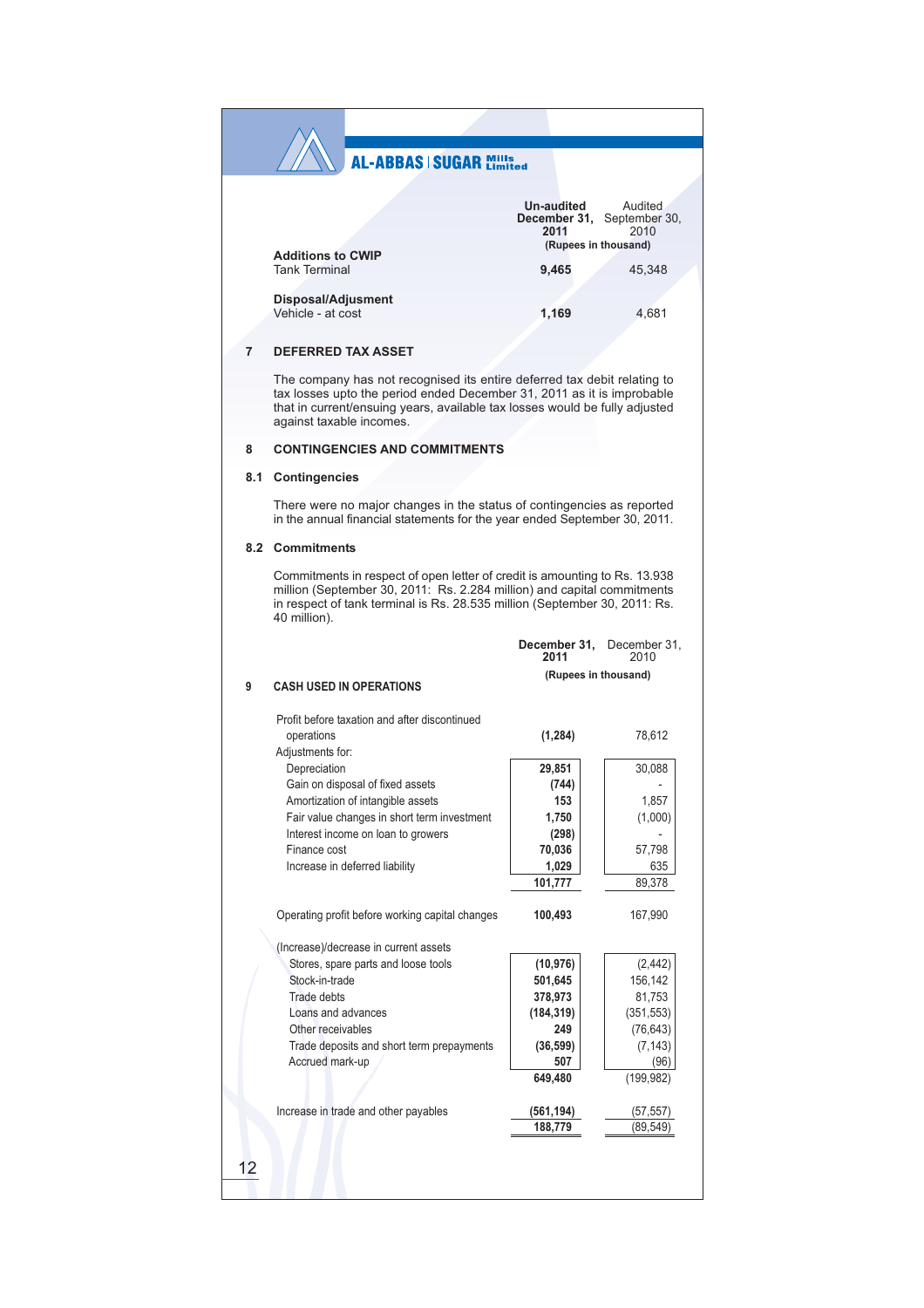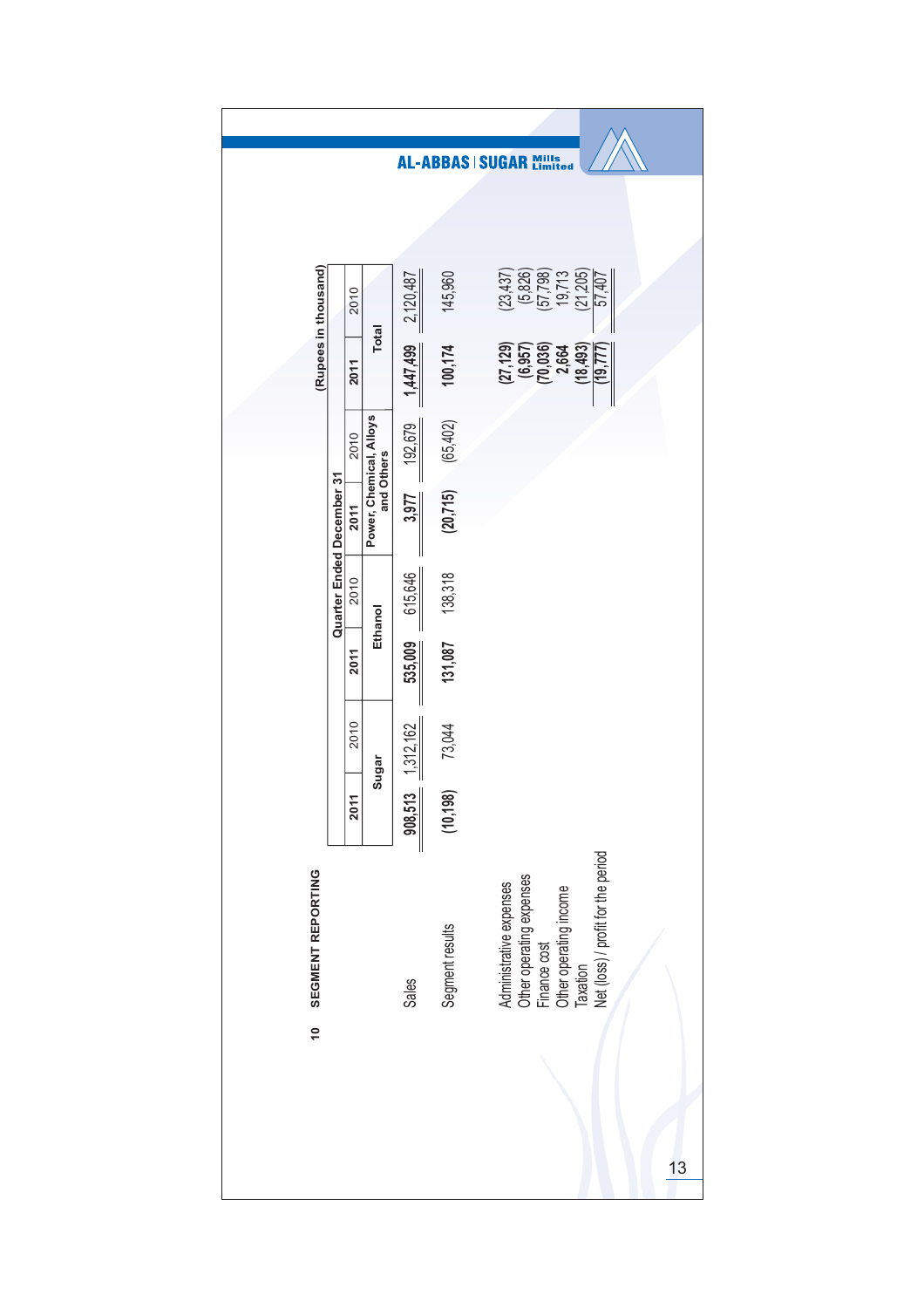|                      |                          |                         | <b>AL-ABBAS SUGAR</b>                             |                                                        | Mills<br>Limited                                            |                   |                   |                                        |
|----------------------|--------------------------|-------------------------|---------------------------------------------------|--------------------------------------------------------|-------------------------------------------------------------|-------------------|-------------------|----------------------------------------|
|                      |                          |                         |                                                   |                                                        |                                                             |                   |                   |                                        |
|                      |                          |                         |                                                   |                                                        |                                                             |                   |                   |                                        |
| (Rupees in thousand) | September<br>30, 2011    |                         | 100,845<br>5,329,055<br>5,228,210                 | 171.518<br>3,775,973<br>3,947,491                      | 45,748<br>5,593<br>51,341                                   | 119,652           | 10,155            | 46,425                                 |
|                      | December<br>31,2011      | <b>Total</b>            | 4,552,099<br>86,292<br>4,638,391                  | 3,072,528<br>3,274,238<br>201.710                      | 9,465<br>3,378<br>12,843                                    | 28,994            | 153               |                                        |
|                      | September<br>30, 2011    | Power, Chemical, Alloys | 798,172                                           | 511                                                    |                                                             | 36,609            |                   |                                        |
|                      | December<br>31, 2011     | and Others              | 791,786                                           | 510                                                    |                                                             | 9,172             |                   |                                        |
|                      | September<br>30, 2011    | Ethanol                 |                                                   | 955,737                                                | 45,348                                                      | 30,143            | 5,077             | 38,908                                 |
|                      | December<br>31, 2011     |                         | 1,637,396 1,793,476                               | 744,090                                                | 9,465                                                       | 6,418             | ৯                 |                                        |
|                      | September<br>30,2011     | Sugar                   | 2,636,562                                         | 2,819,725                                              | 400                                                         | 52,900            | 5,078             | 7,517                                  |
|                      | December<br>511<br>31, 2 |                         | 2,122,917                                         | 2,327,928                                              |                                                             | 13,404            | 8                 | ×                                      |
|                      |                          |                         | 10.1 Segment assets<br>Unallocated segment assets | Segment liabilities<br>Unallocated segment liabilities | 10.3 Capital expenditure<br>Unallocated capital expenditure | 10.4 Depreciation | 10.5 Amortization | Non cash items other than depreciation |
| $\overline{14}$      |                          |                         |                                                   | 10.2                                                   |                                                             |                   |                   | 10.6                                   |
|                      |                          |                         |                                                   |                                                        |                                                             |                   |                   |                                        |